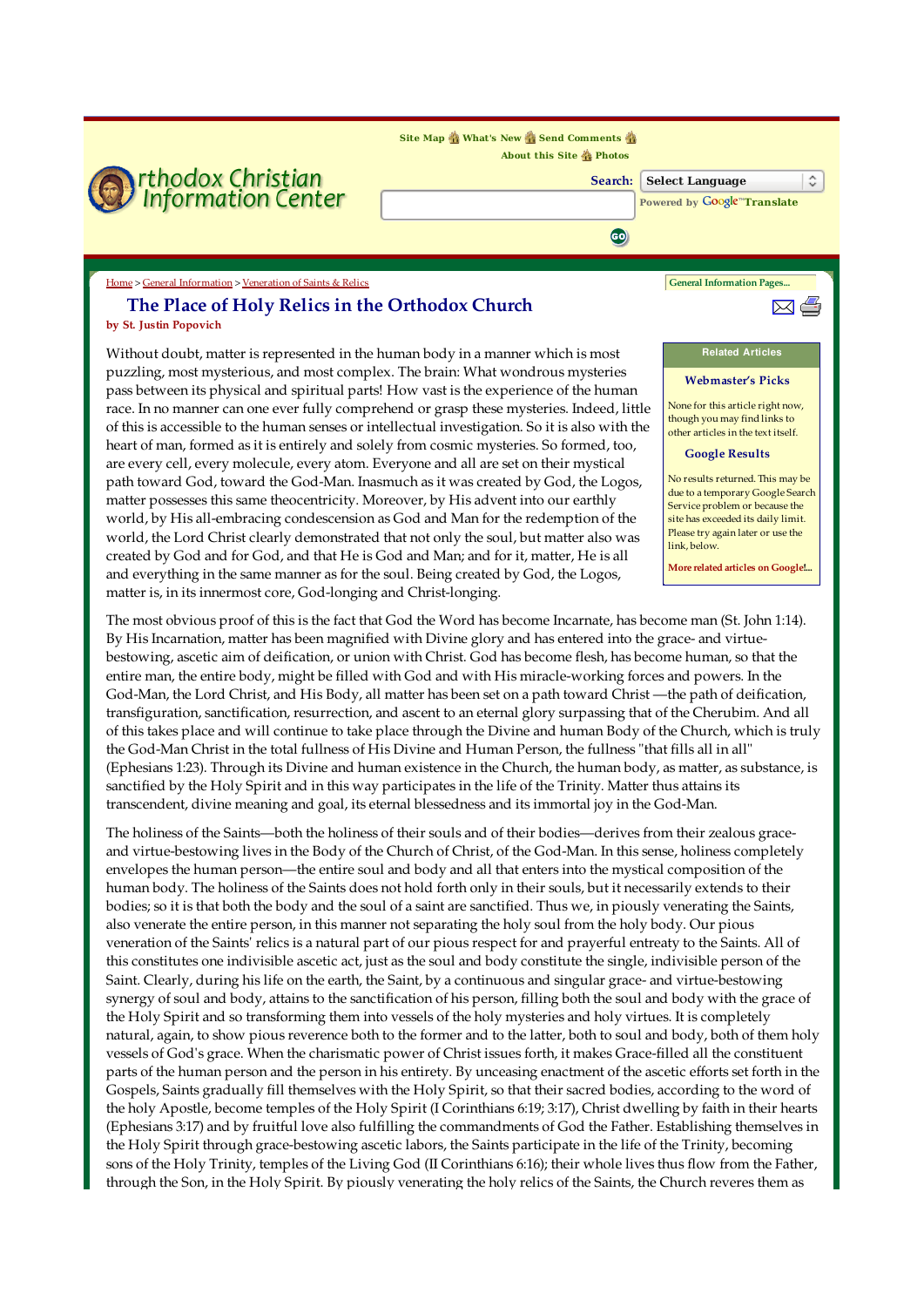the Saints. And by His most wise and good Will, God creates miracles in and through these relics. Moreover, the miracles which derive from the holy relics witness also to the fact that their pious veneration by the people is pleasing to God.

The pious veneration of holy relics, based on their miraculous nature, originated from Divine Revelation. Even in the Old Testament God deigned to celebrate with miracles the holy relics of certain of those who were well-pleasing to Him. Thus, by the touch of the holy relics of the Prophet Elisea, a dead man was resurrected. The tomb and bones of this Prophet, who had prophesied to Jeroboam the destruction of idolatrous altars, were greatly revered in Judea. The Patriarch Joseph also left a testament to the sons of Israel to preserve his bones in Egypt and, during their exodus, to carry them to the promised land (Genesis 50:25).

The New Testament raised the human body to the sublime and divine heights, endowing it with a glory which the Cherubim and Seraphim do not possess. The Good News of the New Testament concerning the body—the significance and goal of the human body—is that, together with the soul, it achieves and inherits immortal life in Divine eternity. The Lord Christ has come to deify, to make Christ-like, the entire man, that is, the soul and body, and this by the resurrection, insuring thereby victory over death and eternal life. No one ever elevated the human body as did the Lord Christ by His bodily resurrection, the ascension of His body into heaven, and its eternal session at the right hand of God the Father. In this way, the Resurrected Christ extended the promise of resurrection to the nature of the human body—"having made for all flesh a path to eternal life." Thus man now knows that the body is created for eternity through union with the God-Man and that his divine work on earth is to struggle, with the soul, for eternal life; to struggle, with all those means that convey grace and virtue, to make himself grace-filled, fulfilled by Divine grace, and created anew as the temple of the Holy Spirit, the temple of the Living God.

Bearing in mind that this New Testamental notion of the human body has been achieved and realized in the persons of the Saints, Christians show a pious veneration for the bodies of the Saints, towards holy relics, the temples of the Holy Spirit, Who by God's grace abides within them. But Holy Revelation indicates that by God's immeasurable love for man, the Holy Spirit abides through His grace not only in the bodies of the Saints, but also in their clothing. So it is that the handkerchiefs of the holy apostle Paul healed the ill and expelled unclean spirits (Acts 19:12). With his mantle the Prophet Elias struck the water, separating the waters of the Jordan, and along the dry bed of the river crossed the Jordan with his disciple Elisea (IV Kings 2:8). The prophet Elisea did the very same thing, himself, with the same mantle, after the taking-up of Elias into heaven (IV Kings 2:14). All this has its verification and source in the Divine power that rested in the garments of the Savior, which encompassed His most pure and Divine body. Moreover, by His inexpressible love for man, the Divine Lord allows the servants of His Divinity to work miracles not only through their bodies and clothing, but even with the shadow of their bodies, which is evident in an occurrence with the holy apostle Peter: his shadow healed an ill man and expelled unclean spirits (Acts 5:15-16).

The eternal good news of Holy Revelation about sacred relics and their pious veneration is proved, and is continually being proved, by Holy Tradition from Apostolic times to the present day. Innumerable are the sacred relics of the holy Chosen Ones of God throughout the Orthodox world. Their miracles are innumerable. The pious veneration of these relics by Orthodox Christians is everywhere to be found. And without doubt this is because the holy relics, through their miracles, incite the Orthodox toward their pious veneration. From the very beginning, in Apostolic times, Christians piously preserved the honored relics of the Holy Forerunner and the holy Apostles, so that these could be preserved even for us. As well, during the times of persecution the sacred remains of the bodies of the holy Martyrs were taken away by Christians and hidden in their homes. From that time until now, the sacred relics of the holy Chosen Ones of God have, by their miracles, poured forth the immortal joy of our faith into the hearts of Orthodox Christians. The proofs concerning this are countless. We shall cite only several.

The way that the holy relics of the Saints were translated and greeted is in a touching manner described by St. Chrysostomos in a eulogy on St. Ignatios: "You, inhabitants of Antioch, have sent forth a bishop and received a martyr; you sent him forth with prayers, and received him back with crowns; and not only you, but all the cities which lay between. For how do you think that they behaved when they saw his remains being brought back? What pleasure was produced! How they rejoiced! With what laudations on all sides did they beset the crowned one! For as with a noble athlete, who has wrestled down all his antagonists, and who comes forth with radiant glory from the arena, the spectators receive him, and do not suffer him to tread the earth, bringing him home on their shoulders and according him countless praises. So also every city in turn received this Saint from Rome, and bearing him upon their shoulders as far as this city, escorted the crowned one with praises, hymning the champion.... At this time the holy Martyr bestows grace to the very same cities, establishing them in piety, and from that time to this day he enriches this city."

Speaking of the miraculous power of holy relics, Saint Ephraim the Syrian relates the following concerning the holy Martyrs: "Even after death they act as if alive, healing the sick, expelling demons, and by the power of the Lord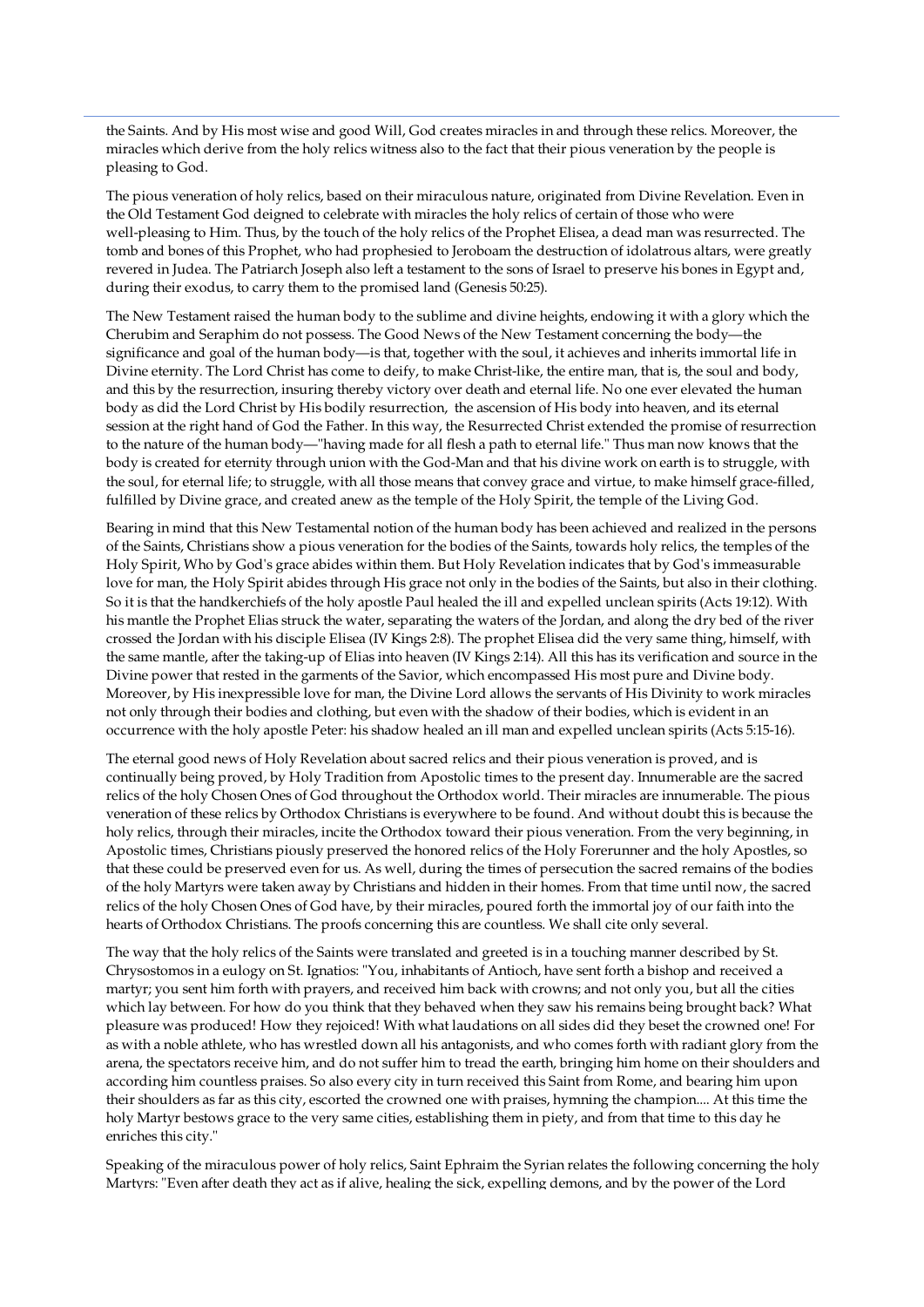present in the holy relics."

During the finding of the relics of Saints Gervasius and Protasius, St. Ambrose, in speaking to his listeners, relates this with pious enthusiasm: "You know—indeed, you have yourselves seen—that many are cleansed from evil spirits, that very many also, having touched with their hands the robe of the Saints, are freed from those ailments which oppressed them. You see that the miracles of old times are renewed, when through the coming of the Lord Jesus grace was more abundantly shed forth upon the earth, and that many bodies are healed as it were by the shadow of the holy bodies. How many napkins are passed about! How many garments, laid upon the holy relics and endowed with the power of healing, are claimed! All are glad to touch even the outside thread, and whosoever touches it will be made whole."

Speaking of the miracles produced by holy relics, the blessed Augustine says: "To what do these miracles witness, but to this faith which preaches Christ risen in the flesh and ascended with the same flesh into heaven? For the martyrs themselves were martyrs, that is to say, were witnesses of this faith.... For this faith they gave their lives, and can now ask these benefits from the Lord in whose name they were slain. For this faith their extraordinary constancy was exercised, so that in these miracles great power was manifested as the result. For if the resurrection of the flesh to eternal life had not taken place in Christ, and were not to be accomplished in His people, as predicted by Christ..., why do the martyrs who were slain for this faith which proclaims the resurrection possess such power? ...These miracles attest this faith which preaches the resurrection of the flesh unto eternal life."

Saint Damascene, summarizing the life-giving teaching of Holy Scripture and Holy Tradition concerning the pious veneration of holy relics, preaches in a Cherubic manner from the altar of his God-bearing and Christ-like soul: "The Saints have become according to grace that which the Lord Christ is according to nature. That is, they have become gods according to grace: pure and living habitations of God. For God says: 'I will dwell in them, walk in them, and I will be their God' (II Corinthians 6:16; Leviticus 16:12). The Holy Scriptures likewise say: 'the souls of the righteous are in God's hand, and death cannot lay hold of them' (Wisdom of Solomon 3:1). For death is rather the sleep of Saints than their death. Further: 'Precious in the sight of the Lord is the death of His Saints' (Psalm 119:6). What, then, is more precious than to be in the hand of God? For God is life and light, and those who are in God's hand are in life and light. Further, that God dwells even in their bodies in a spiritual manner the all-divine Apostle attests: 'Know ye not that your bodies are the temples of the Holy Spirit dwelling in you?' (I Corinthians 3:16). And, 'the Lord is Spirit' (II Corinthians 3:17). Thus, the evangelical truth: 'If anyone destroy the temple of God, him will God destroy—for the temple of God is holy, and ye are that temple' (I Corinthians 3:17). Surely, then, we must ascribe honor to the living temples of God, the living dwelling-places of God. These, while they lived, stood with boldness before God. The Lord Christ granted us the relics of the Saints to be fountains of salvation unto us, pouring forth manifold blessings and abounding in sweetly fragrant oil. Let no one disbelieve this! For if water burst in the desert from the steep and solid rock according to God's will (Exodus 17:6), and from the jawbone of an ass to quench Samson's thirst (Judges 15:14-19), is it then unbelievable that fragrant oil should spring forth from relics of the holy Martyrs? By no means, at least to those who know the omnipotence of God and the honor which He accords to His Saints. According to the Old Testament law, everyone who touched a dead body was considered impure (Numbers 19:11). However, the Saints are not dead. For from the time when He Who is Himself Life and the Author of life was counted among the dead, we do not call those dead who have fallen asleep in the hope of the resurrection and with faith in Him. For how could a dead body work miracles? And how, through the holy relics, are demons driven off, diseases dispelled, the sick made well, the blind restored to sight, lepers cleansed, temptations and tribulations overcome; and how does every good gift come down from the Father of lights (St. James 1:17) to those who pray with sure faith?"

The universal faith of the Church concerning the pious veneration of holy relics was confirmed by the God-bearing Fathers of the Seventh Œcumenical Synod in its decrees: "Our Lord Jesus Christ granted to us the relics of Saints as a salvation-bearing source which pours forth varied benefits on the infirm. Consequently, those who presume to abandon the relics of the Martyrs: if they be hierarchs, let them be deposed; if however monastics or laymen, let them merely be excommunicated."

....That a pious veneration of the holy relics is a constituent part of the salvation rendered by the God-Man is also evidenced by the following facts: from the depths of sacred antiquity, churches were built on the graves and relics of Saints, and the holy Liturgy is performed only on antimensia, in which are placed parts of the holy relics. Moreover, the divine service books, especially the Menaion, are replete with prayers and hymns which refer to the pious veneration of holy relics....

All in all, the mystery of holy relics is at the heart of the universal mystery of the New Testament: the incarnation of God. The full mystery of the human body is explained by the incarnation, the embodiment of God in the God-Man, the Lord Jesus Christ. For this reason, then, the Gospel message concerning the body: "The body for the Lord, and the Lord for the body" (I Corinthians 6:13). And through a human body also the entire creation, all of matter,